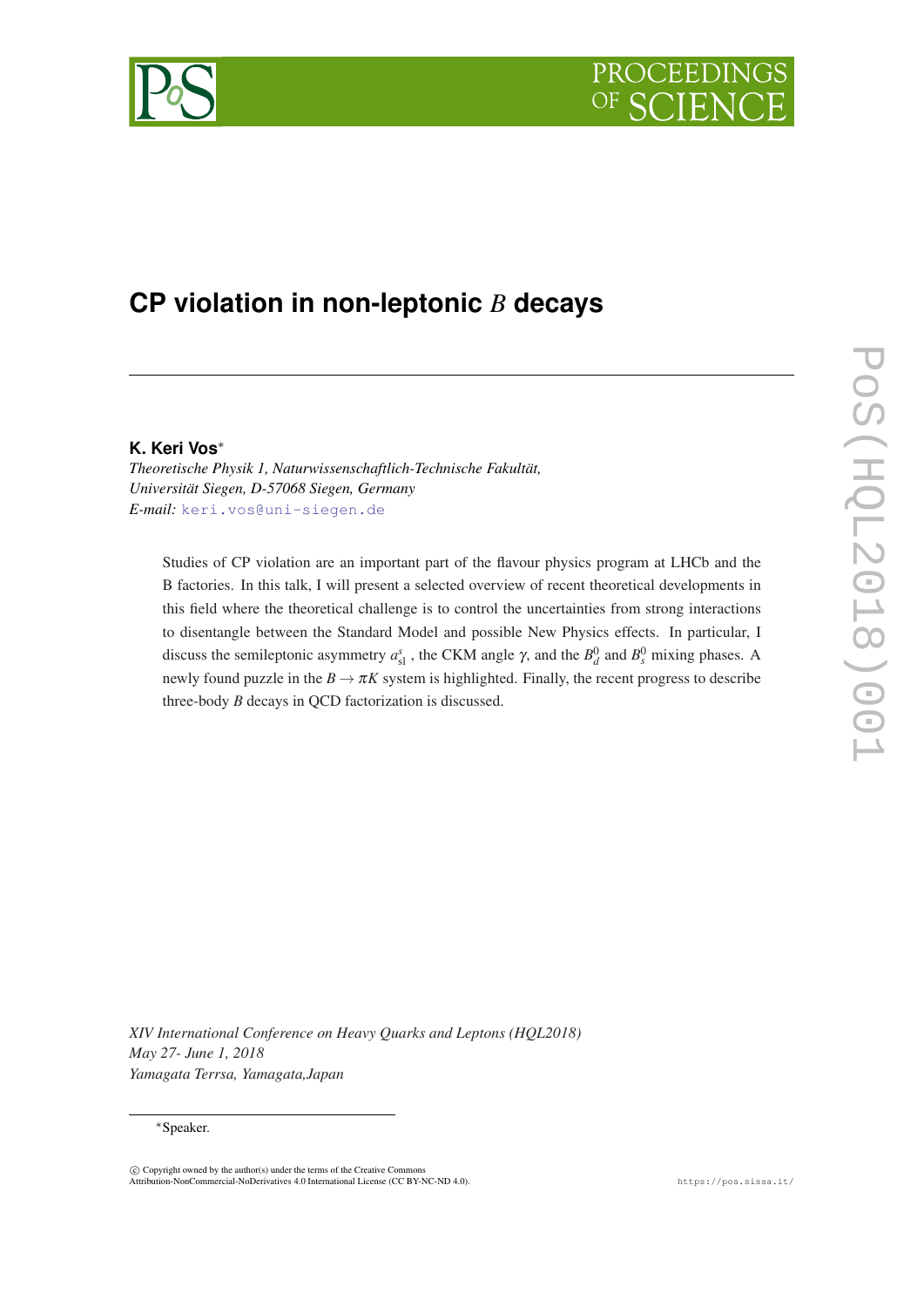#### <span id="page-1-0"></span>1. Introduction

The study of CP violation has already reached an impressive level of precision thanks to a combined theoretical and experimental effort. Such studies test the Standard Model of particle physics (SM) and might reveal new physics (NP). Within the SM, CP violation is described by the Cabibbo-Kobayashi-Maskawa (CKM) matrix. The main theoretical challenge is to disentangle the effects of new physics and strong interaction effects within the SM. Therefore, in order to fully exploit the high level of precision attainable at Belle-II [1] and the LHCb upgrade [2] a continued interplay between theory and experiment is required.

Non-leptonic *B* decays are the key players in the study of CP violation. The theoretical analyses of these decays are in general challenging due to hadronic matrix elements of four-quark operators entering the corresponding low-energy effective Hamiltonians. However, the flavour symmetries of strong interactions imply relations between the different non-leptonic decays, thereby allowing the elimination of hadronic amplitudes or their determination from experimental data. In this talk, I focus on the recent theoretical progress in the study of CP violation using flavour symmetries. In particular, I will present newly proposed strategies in which theoretical uncertainties can be controlled using experimental data leading to a theoretical precision that matches the (expected) experimental precision. First, in Sec. 2, we discuss the mixing angles  $\phi_d$  and  $\phi_s$  which probe CP violation in neutral  $B_d^0$  and  $B_s^0$  meson mixing, respectively. In Sec. [3](#page-3-0), we further discuss the non-leptonic decays, and in particular the determinations of the CKM parameter  $\gamma$  and the mixing phases  $\phi_s$  and  $\phi_d$ . Besides the determination of  $\phi_s$  from tree decays, we discuss in Sec. [3.4](#page-6-0) a recent strategy to extract  $\phi_s$  from the penguin dominated  $B_s^0 \to K^-K^+$  decay. Then we focus on the  $B \to \pi K$  system where a tension with the experimental data is found. Finally, we end with a brief discussion of the recent developments in three-body decays and some concluding remarks.

# 2. CP violation in  $B_q - \bar{B}_q$  mixing

Thanks to quantum-mechanical oscillations the initial  $B_q^0$  meson evolves into a time-dependent linear combination of the  $B_q^0$  and  $\bar{B}_q^0$  states which can be described by a Schrödinger equation. Solving this equation gives the physical mass eigenstates *H* and *L*

$$
|B_L\rangle = p |B_q^0\rangle + q |B_q^0\rangle \quad , \ |B_H\rangle = p |B_q^0\rangle - q |B_q^0\rangle \quad , \tag{2.1}
$$

with the corresponding masses  $M_H^q$  $H^q$ <sub>*H*</sub>, $M^q$ <sub>*L*</sub>  $L^q$  and the decay widths  $\Gamma^q$  $\int_H^q$  and  $\Gamma_l^q$  $L^q$ . The mass difference  $\Delta M_q \equiv M_H^q - M_L^q \sim 2|M_{12}^q|$  is dominated by short-distance contributions such that NP can have a significant impact [3]. The width difference  $\Delta\Gamma_q \equiv \Gamma_l^q - \Gamma_H^q \sim 2\Gamma_{12}^q \cos\phi_q$  is governed by tree level contributions and is therefore expected to be rather insensitive to NP contributions [4–6]. Finally, CP violation in mixing gives rise to the mixing phase

$$
\phi_q \equiv \arg \left( -M_{12}^q / \Gamma_{12}^q \right) \,, \tag{2.2}
$$

which can be probed using flavour-specific semileptonic decays via [4]

$$
a_{\rm sl}^q = \frac{\Gamma(\bar{B}_q(t) \to f) - \Gamma(B_q(t) \to \bar{f})}{\Gamma(\bar{B}_q(t) \to f) + \Gamma(B_q(t) \to \bar{f})} = \left(\frac{\Delta\Gamma_q}{\Delta M_q}\right) \tan\phi_q \,,\tag{2.3}
$$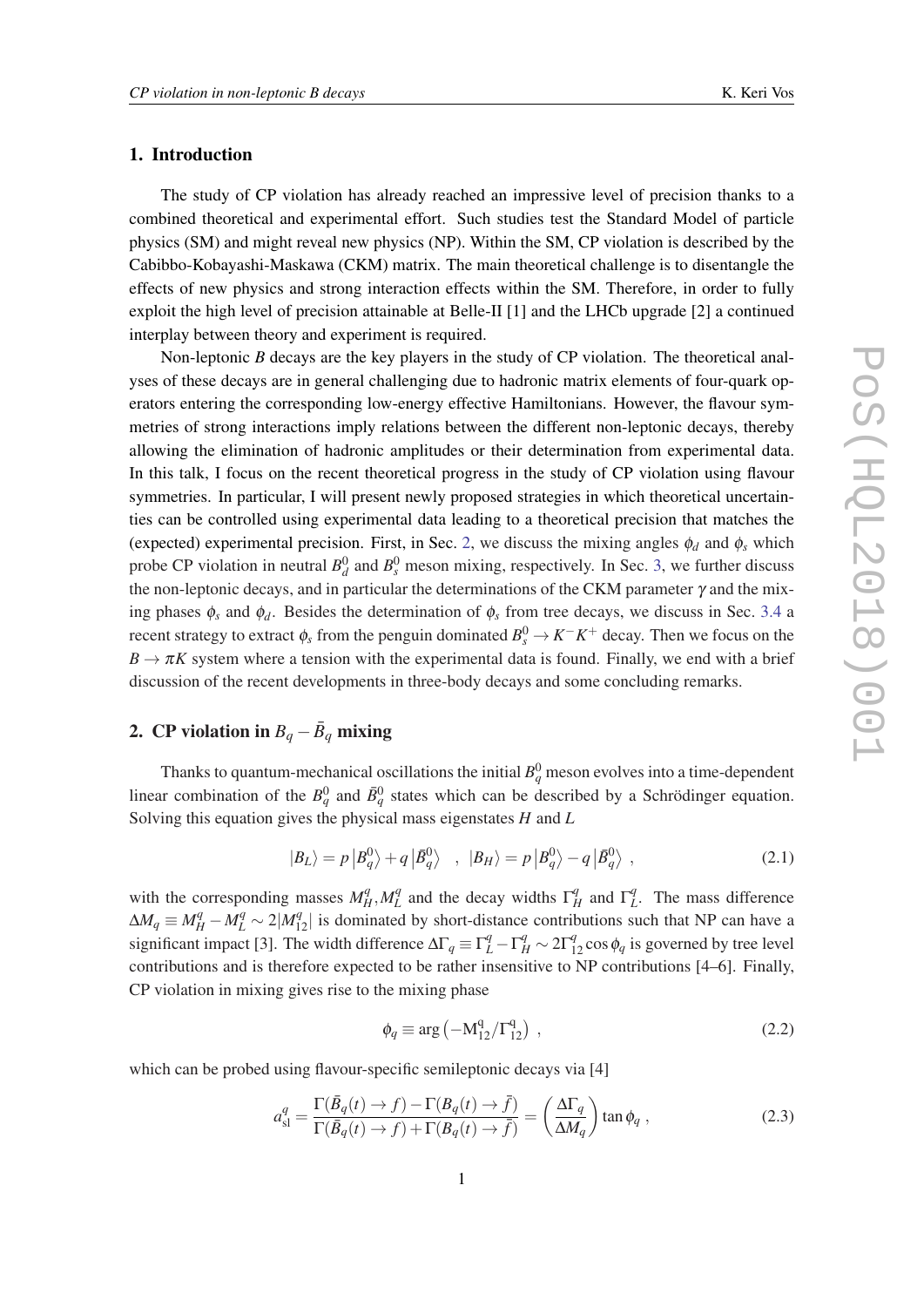<span id="page-2-0"></span>

Figure 1: Dependence of  $a_{s1}^s$  on  $\langle \phi_s \rangle + \Delta \Psi$  from (2.6). The broad vertical bands correspond to the experimental range in (2.8), while the narrow band presents an update scenario. The horizontal bands show the recent LHCb determination [9] and HFAG average [10], respectively.

where the  $\bar{B}_q(t) \to f$  and  $B_q(t) \to \bar{f}$  transitions can only occur via mixing. In the SM, the flavorspecific CP asymmetries of  $B_d^0$  and  $B_s^0$  can be determined using the heavy-quark expansion and inputs from Lattice QCD [7]:

$$
a_{\rm sl}^d|_{\rm SM} = (-4.7 \pm 0.6) \times 10^{-4} , \quad a_{\rm sl}^s|_{\rm SM} = (2.22 \pm 0.27) \times 10^{-5} . \tag{2.4}
$$

Due to the small SM values, especially for  $a_{\rm sl}^s$ , any sizeable experimental deviation from this prediction would be a clear sign of new physics. However, such CP-violating NP would also affect the mixing-induced CP asymmetry of non-leptonic *B* decays.

### **2.1** A closer look at  $a_{\rm sl}^s$

Let us now focus on the  $B_s - \bar{B}_s$  system and the constraints on  $a_{sl}^s$  from measurements of CP violation in *exclusive B* decays [8]. For  $\bar{B}^0_s \to f$  decays with a final state  $f = J/\psi \phi$ ,  $D_s^- D_s^+$ ,  $J/\psi \pi^+ \pi^$ caused by  $b \rightarrow c\bar{c}s$  processes, measurements of the CP asymmetries allow the extraction of

$$
\phi_s^f = \phi_s^{\rm SM} + \phi_s^{\rm NP} + \Delta \psi_f^{\rm SM} + \Delta \psi_f^{\rm SM}
$$
\n(2.5)

where  $\phi_s^{\text{SM}} = -(2.1 \pm 0.1)^{\circ}$  [7]. We now rewrite Eq. [\(2.3\)](#page-1-0) as

$$
a_{\rm sl}^s = \left[ (0.46 \pm 0.04) \times 10^{-2} \right] \times \tan \left( \langle \phi_s \rangle + \Delta \Psi \right) , \qquad (2.6)
$$

where we inserted the measurements of ∆Γ*<sup>s</sup>* and ∆*M<sup>s</sup>* . The numerical suppression in Eq. (2.6) already renders the value of  $a_{sl}^s$  in the range of the current LHCb measurement [9].

In Eq. (2.6), we used Eq. (2.5) to rewrite  $\phi_s = \langle \phi_s \rangle + \Delta \Psi$  where  $\langle \phi_s \rangle = -(1.5 \pm 1.8)^\circ$  is the average of the different available exclusive  $\phi_s^f$  determinations [8]. We emphasize that currently all the determinations of  $\phi_s$  are consistent with the SM, which significantly constrains possible new physics effects. To quantify this, we introduced

$$
\Delta \Psi = \arg \Big[ \sum_{f} \eta_f w_f e^{i(\phi_s^f - \langle \phi_s \rangle)} \Big], \quad w_f = \Gamma(B_s^0 \to f) \sqrt{\frac{1 - A_{CP}^{\text{dir}}(B_s^0 \to f)}{1 + A_{CP}^{\text{dir}}(B_s^0 \to f)}}. \tag{2.7}
$$

where  $\eta_f$  is the CP eigenvalue of the final state and  $w_f$  is a measurable weight function.

For the available exclusive measurements we obtain  $\Delta \Psi = (2.1 \pm 9.0)^\circ$ , which yields [8]

$$
a_{\rm sl}^s = (0.004 \pm 0.075) \times 10^{-2}.
$$
\n(2.8)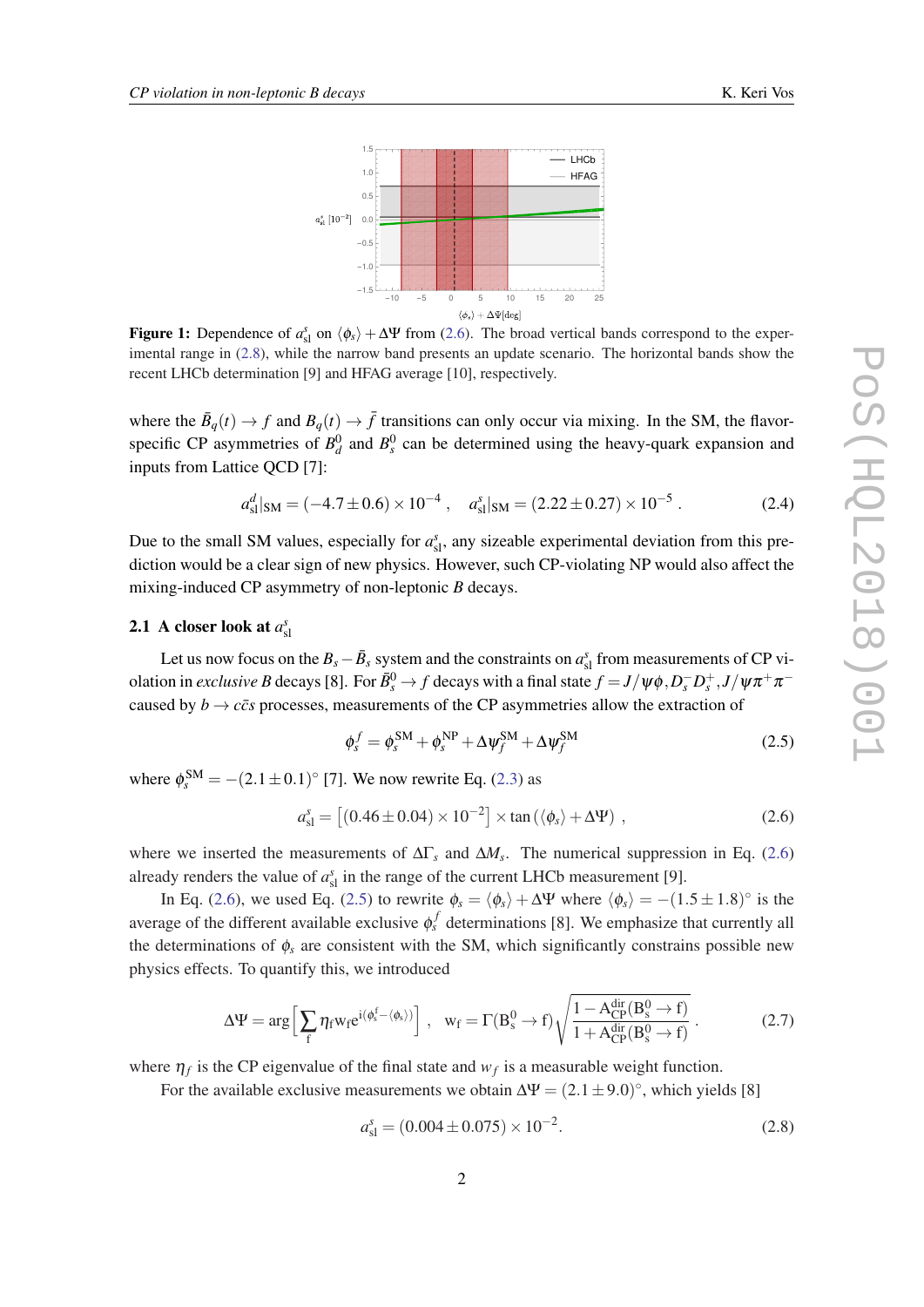<span id="page-3-0"></span>In Fig. [1](#page-2-0), we show this exclusive constraint combined with the sensitivity of  $a_{\rm sl}^s$  on  $\langle \phi_s \rangle + \Delta \Psi$  from ([2.6\)](#page-2-0) and the experimental measurements of  $a_{\rm sl}^s$ . We find that our analysis significantly limits the size of  $a_{\rm{sl}}^s$  and thereby also the room for new physics. It will be interesting to confront this picture with more precise measurements, in particular for the  $B_s^0 \to D_s^- D_s^+$  and  $B_s^0 \to D_s^*^- D_s^{*+}$  modes, which dominate the current uncertainty of ΔΨ. To illustrate the effect of such improved measurements, we have added an experimental benchmark scenario in Fig. [1](#page-2-0), in which the uncertainty of  $\phi_s^{D_s^- D_s^+}$  is reduced by a factor of three. It would be interesting to confront this picture with more precise data.

#### 3. CP violation in non-leptonic *B* decays

We now focus on CP violation in non-leptonic *B* decays. The SM low-energy effective Hamiltonian for the  $B \to f$  decay is given by [11]

$$
\langle f|H_{\text{eff}}|B\rangle = \frac{G_F}{\sqrt{2}} \sum_{j=u,c} V_{jq}^* V_{jb} \left( \sum_{i=1,2} C_i(\mu) \left\langle f|O_i^{jq}(\mu)|B\right\rangle + \sum_{i=3}^{10} C_i(\mu) \left\langle f|O_i^q|B\right\rangle \right) \tag{3.1}
$$

where  $V_{ij}$  are the CKM elements and  $C_i(\mu)$  are the short-distance Wilson coefficients. Longdistance physics is described by the matrix elements of the  $O_i$  operators. The hadronic matrix elements  $\langle f | O_i^q \rangle$  $\binom{q}{i}$  can be described in the framework of QCD Factorization (QCDF) [12, 13], where recently, also two-loop contributions have been studied [14]. Despite these efforts power corrections remain difficult to control and in general the description of non-leptonic decays remains a challenge. Alternatively, flavour symmetries can be used to obtain insights into the strong interaction dynamics and its non-perturbative effects. In the following, we focus on strategies that employ flavour symmetries and QCDF to control *SU*(3) breaking [15].

In the SM, CP violation is described by the CKM matrix, which is illustrated by a Unitarity Triangle (UT) with the angles  $\alpha$ ,  $\beta$  and  $\gamma$ . A variety of non-leptonic flavour observables can be used to determine the UT parameters, exploiting both the direct and mixing-induced CP asymmetries. The direct CP asymmetry is probed via

$$
A_{\rm CP}^{\rm dir}(B \to f) \equiv \frac{|A(B \to f)|^2 - |A(\bar{B} \to f)|^2}{|A(B \to f)|^2 + |A(\bar{B} \to f)|^2},\tag{3.2}
$$

which is governed through the interference between two different decay amplitudes and requires both a non-trivial CP-conserving strong and CP-violating weak phase difference.

For neutral  $B_q^0$  decays, the oscillations give rise to a time-dependent decay rate asymmetry:

$$
A_{\rm CP}(t) \equiv \frac{\Gamma(B_q^0(t) \to f) - \Gamma(\bar{B}_q^0(t) \to \bar{f})}{\Gamma(B_q^0(t) \to f) + \Gamma(\bar{B}_q^0(t) \to \bar{f})} = \frac{A_{\rm CP}^{\rm dir} \cos(\Delta M_q t) + A_{\rm CP}^{\rm mix} \sin(\Delta M_q t)}{\cosh(\Delta \Gamma_q t/2) + A^{\Delta \Gamma_q} \sinh(\Delta \Gamma_q t/2)},
$$
(3.3)

where

$$
A_{\rm CP}^{\rm dir}(B_q^0 \to f) \equiv \frac{1 - |\lambda_f|^2}{1 + |\lambda_f|^2} , \ A^{\Delta \Gamma}(B_q^0 \to f) \equiv \frac{-2\text{Re}\lambda_f}{1 + |\lambda_f|^2} , \ \lambda_f = \frac{q}{p} \frac{\bar{A}_f}{A_f} , \tag{3.4}
$$

and which introduces the mixing-induced CP asymmetry:

$$
A_{\rm CP}^{\rm mix}(B_q^0 \to f) \equiv \frac{-2\text{Im}\lambda_f}{1 + |\lambda_f|^2} = \frac{2|\lambda_f|}{1 + |\lambda_f|^2} \sin \phi_q \ . \tag{3.5}
$$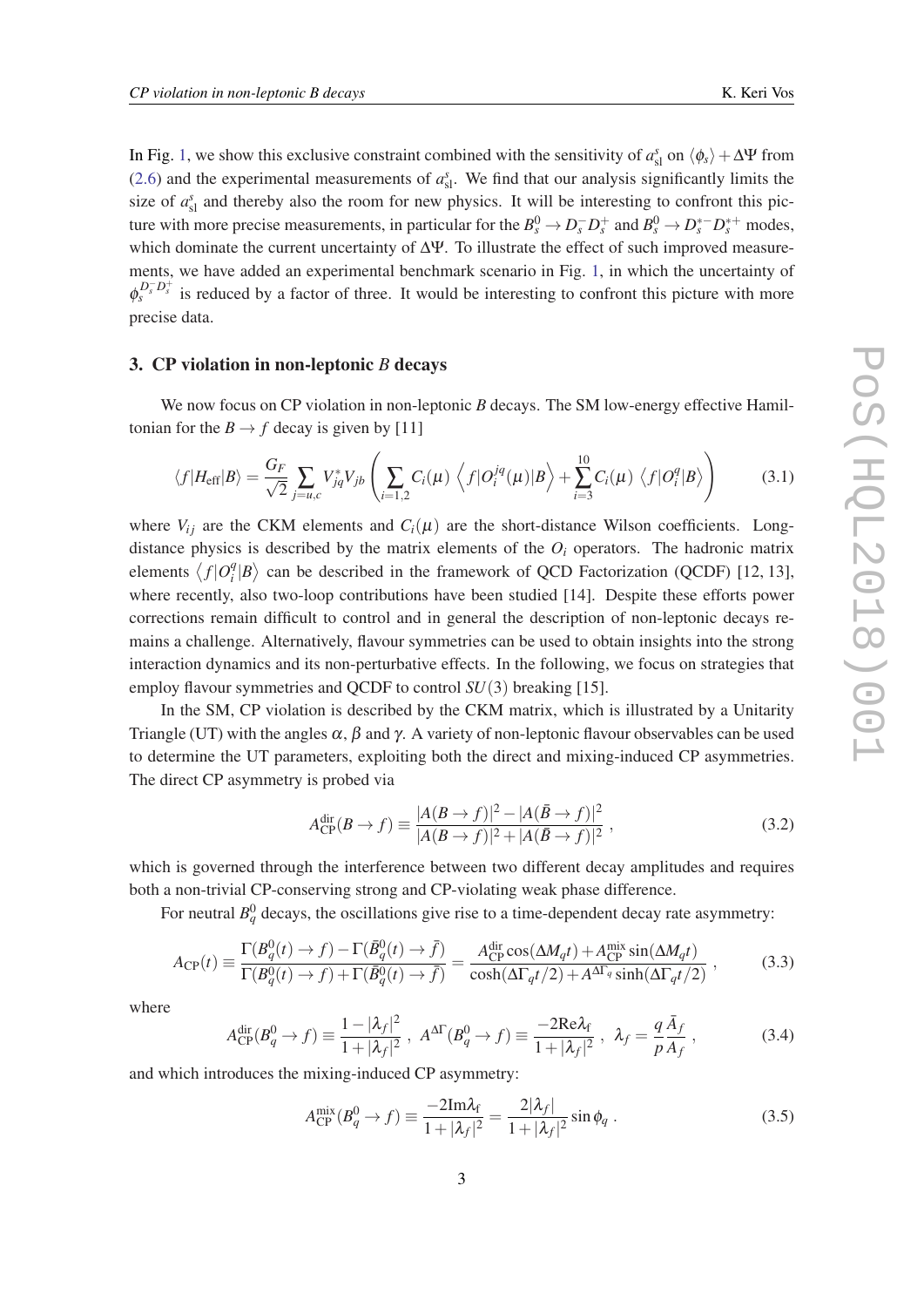#### <span id="page-4-0"></span>3.1 Determination of  $\gamma$  from  $B \to DK$  decays

The UT angle  $\gamma$  is a key input parameter of the CKM matrix and given by

$$
\gamma = \arg \left( -\frac{V_{ud} V_{ub}^*}{V_{cd} V_{cb}^*} \right) \,. \tag{3.6}
$$

It can be determined using  $B^- \to D^0 K^-$  and  $B^- \to \bar{D}^0 K^-$  decays, where the sensitivity to the angle  $\gamma$  comes from the interference between the two different decay topologies with  $b \rightarrow u\bar{c}s$  and  $b \rightarrow c\bar{u}s$  which subsequently decay to the same final state *f*. Since these decays are goverend by tree-level transitions and in particular no penguin operators contribute, the determination of  $\gamma$  is theoretically clean. In fact, even electroweak box corrections are tiny [16]. Due to these favourable features, an experimental precision of 1◦ is expected to be reachable at Belle-II [1] and the LHCb upgrade [2]. These exciting prospect make the angle  $\gamma$  also an interesting external input parameter in the analyses of non-leptonic decays, as discussed in the following subsections.

Finally, also a time-dependent analysis of  $B_s^0 \to D_s^{\pm} K^{\mp}$  (and similar) decays provides a theoretically clean probe of  $\gamma + \phi_s$  [17–19]. Using the CP asymmetries in  $B_s^0 \to D_s^{\mp} K^{\pm}$  system, a measurement of  $\gamma$  from the  $B_s$  system was obtained [20], and it will be interesting to see how this measurement will be improved by the LHCb upgrade.

#### 3.2 The mixing angles  $\phi_d$  and  $\phi_s$

Measurements of the mixing phases  $\phi_d$  and  $\phi_s$  play a key role in testing the SM, as new physics might enter. In the SM

$$
\phi_d^{\rm SM} \equiv 2\beta = 2\arg\left(-\frac{V_{cd}V_{cb}^*}{V_{td}V_{tb}^*}\right) , \quad \phi_s^{\rm SM} \equiv 2\beta_s = 2\arg\left(-\frac{V_{ts}V_{tb}^*}{V_{cs}V_{cb}^*}\right) . \tag{3.7}
$$

The golden mode for the determination of  $\phi_d$  is  $B_d \to J/\psi K_S$  and  $B_s \to J/\psi \phi$  for  $\phi_s$  [21]. Currently these phases are determined at the few degree level and are in agreement with the SM predictions. With Belle-II and the LHC upgrade, we will enter a new era of precision physics and an experimental precision of  $O(0.5^{\circ})$  [1, 2] is expected.

The CP asymmetries in these decays determine the "effective" mixing angle

$$
\sin \phi_q^{\text{eff}} = \frac{A_{\text{CP}}^{\text{mix}}(B_q^0 \to f)}{\sqrt{1 - A_{\text{CP}}^{\text{dir}}(B_q^0 \to f)^2}} = \sin \left(\phi_q^{\text{SM}} + \Delta \phi_q + \phi_q^{\text{NP}}\right) ,\qquad (3.8)
$$

where the penguin shift ∆φ*<sup>q</sup>* is decay mode specific [21]. Although this term is doubly Cabibbo suppressed, these hadronic effect are mandatory to control in order to differentiate between the SM and NP. Using *SU*(3) symmetry, which provide valuable insights into the hadronic parameters [21–26], these penguin effects can be controlled [27].

## 3.3 Controlling penguin effects in  $B_d^0 \rightarrow J/\psi K_S$  and  $B_s^0 \rightarrow J/\psi \phi$

Assuming only contributions from tree and penguin topologies, we parametrize the golden decay modes  $B_d^0 \rightarrow J/\psi K_S$  and  $B_s^0 \rightarrow J/\psi \phi$  as [22]

$$
A(B_q^0 \to f) = \left(1 - \frac{\lambda^2}{2}\right) \mathscr{C}' \left[1 + \varepsilon a_f' e^{i\theta_f'} e^{i\gamma}\right] \,,\tag{3.9}
$$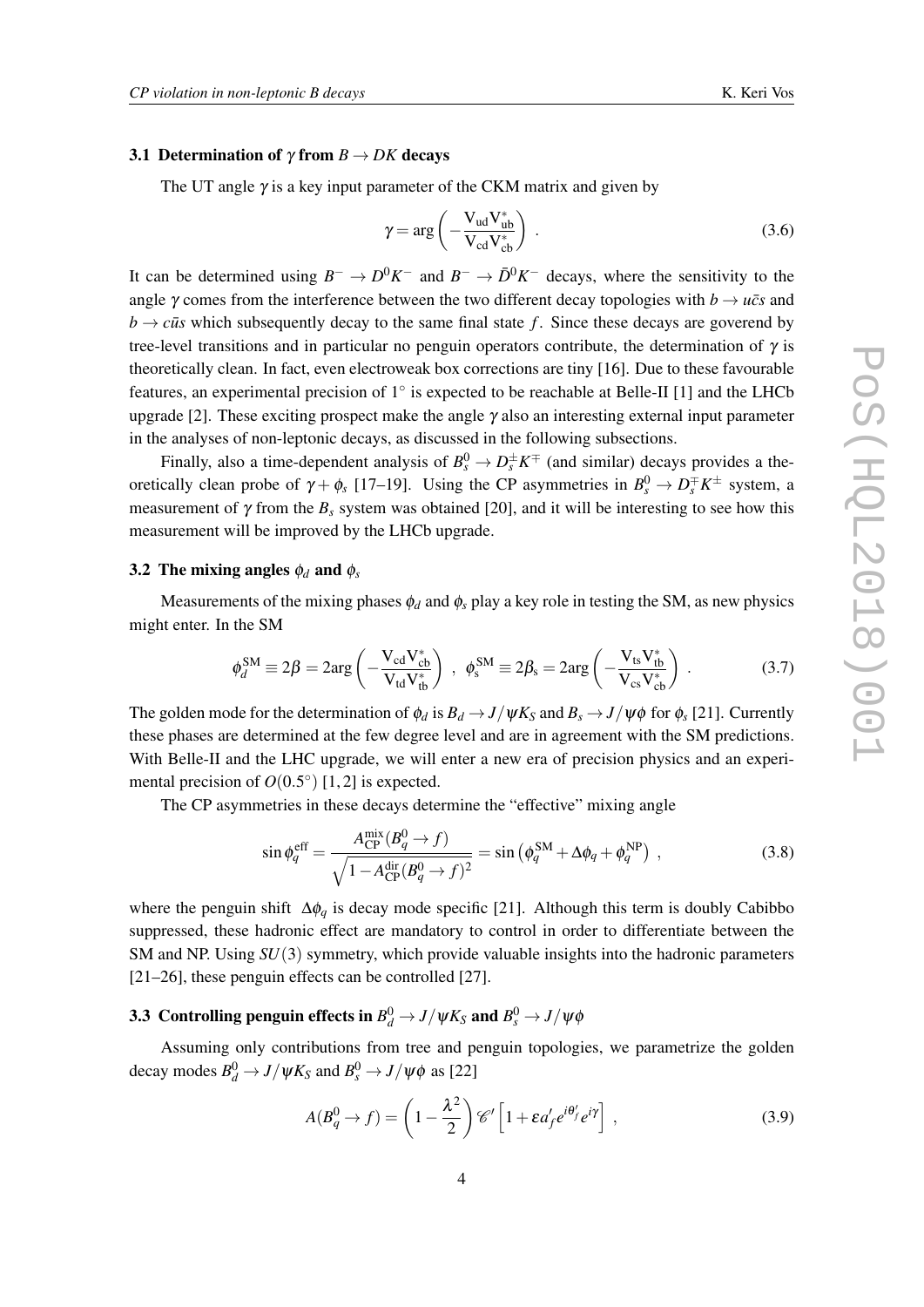

Figure 2: Determination of *a* and  $\theta$  from current data of  $B_q \rightarrow J/\psi P$  decays [27] and (b) Scenario to illustrate the determination of  $\Delta\phi_d$  from the  $B_s^0 \to J/\psi K_S$  CP asymmetries (update of [27] by K. de Bruyn).

where  $\varepsilon = \frac{\lambda^2}{1-\lambda^2}$  $\frac{\lambda^2}{1-\lambda^2}$  ~ 0.05 and  $\lambda = |V_{us}|$  is the CKM element. Here C' is a CP-conserving hadronic amplitude,  $a'$  and the CP-conserving strong phase  $\theta'$  parametrize the QCD penguin contributions. Using Eq. [\(3.9\)](#page-4-0), the hadronic phase shift ∆φ*<sup>q</sup>* and the CP asymmetries can be expressed in terms of the  $a'$  and  $\theta'$ , which can be determined using *U*-spin partner decays in which the penguin effects are not suppressed. For  $B_d^0 \to J/\psi K_S$  the most prominent candidate is the  $B_s^0 \to J/\psi K_S$  decay [22]. For the  $B_s^0 \rightarrow J/\psi \phi$  decay, suitable penguin control channels are modes with two vector mesons in the final states, most prominently  $B_d^0 \rightarrow J/\psi \rho$  [21, 22].

In terms of the hadronic parameters, the penguin control decays are written as

$$
A(B_q \to f) = -\lambda \mathscr{C} \left[ 1 - a_f e^{i\theta_f} e^{i\gamma} \right] . \tag{3.10}
$$

Using now  $\gamma$  as external input, the penguin parameters *a* and  $\theta$  can be extracted in a clean way from measurements of the CP asymmetries. In the limit of  $SU(3)$  symmetry,  $a = a'$  and  $\theta = \theta'$ . These relations are only affected by non-factorizable *U*-spin breaking corrections [27]. Unfortunately, the CP asymmetries of the  $B_s^0 \rightarrow J/\psi K_S$  have not yet been measured. However, the penguin parameters can be determined when combining all measurements for  $B_q \rightarrow J/\psi P$  decays as shown in Fig. 2a. The extracted penguin parameters result in a penguin shift of (update of [27]):

$$
\Delta \phi_d^{J/\psi K_S} = (-0.71^{+0.56}_{-0.65})^{\circ} ,\qquad (3.11)
$$

which relies on some theoretical assumptions. In addition, we show in Fig. 2b a benchmark scenario for future measurements of the CP asymmetries in  $B_s^0 \rightarrow J/\psi K_S$  which gives (update of [27]):

$$
\Delta \phi_d^{J/\psi K_S} = (-0.70 \pm 0.12 \text{(stat)}^{+0.13}_{-0.16} \text{(U-spin)})^{\circ} , \qquad (3.12)
$$

which is at the same level as the expected experimental precision and shows that the penguin shift is controlled by data.

For the  $\phi_s$  determination, the penguin shift can be determined in a similar way using the CP asymmetries in the  $B_d^0 \to J/\psi \rho^0$  control channel. In fact, this strategy is already implemented by LHCb and their analysis shows that the penguin shifts are tiny and well under control [28].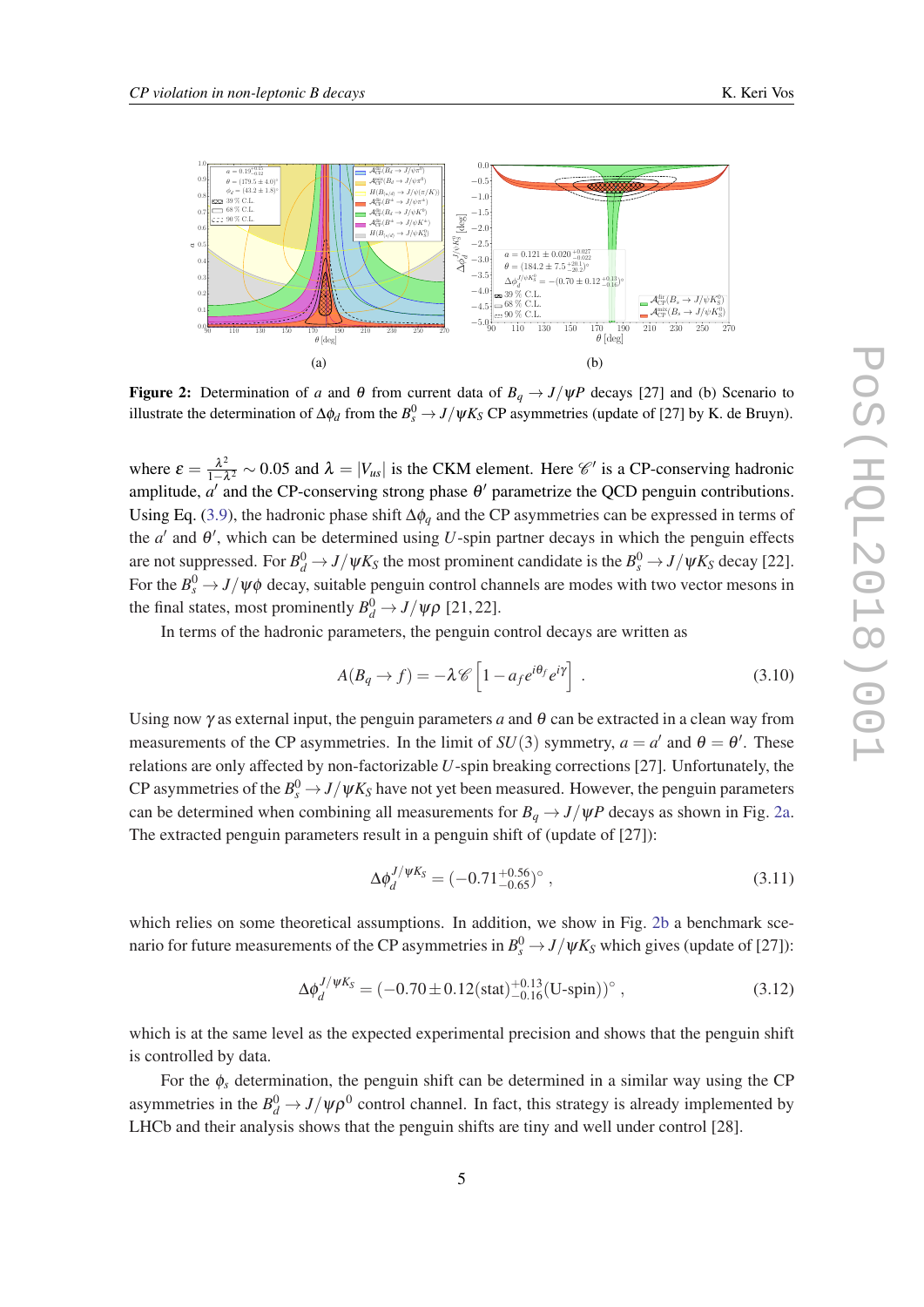## <span id="page-6-0"></span>**3.4** Extraction of  $\phi_s$  from  $B_s^0 \to K^-K^+$

It is interesting to compare the determinations of  $\gamma$  and  $\phi_s$  from tree decays to those from penguin dominated decays, as this sector is in particular sensitive to new heavy particles that might enter in the loops [29]. An interesting decay for the extraction of  $\gamma$  and  $\phi_s$  is the QCD penguin dominated  $B_s^0 \to K^-K^+$  decay [15]. Using flavour symmetries, the required hadronic inputs can be related to those of the U-spin partner decay  $B_d^0 \to \pi^- \pi^+$  decay [30–33]. Using the first measurement of CP violation in  $B_s^0 \to K^-K^+$ , the LHCb collaboration determined [34, 35]

$$
\gamma = (63.5^{+7.2}_{-6.7})^{\circ} \qquad \phi_s = -(6.9^{+9.2}_{-8.0})^{\circ} \,, \tag{3.13}
$$

which agrees with the determinations from pure tree decays. However, the theoretical precision of this method is limited by *U*-spin breaking corrections to the penguin topologies, making it challenging to reduce the theoretical uncertainty to below  $O(0.5^{\circ})$  [36]. Therefore, a new strategy was proposed [36] in which both  $\gamma$  and  $\phi_d$  are employed as input parameters such that the *SU*(3)breaking effects can be probed.

Using the CP asymmetries  $B_s^0 \to K^-K^+$  and  $B_d^0 \to \pi^- \pi^+$ , the hadronic parameter  $\Delta \phi_s$  in Eq. ([3.8\)](#page-4-0) for the  $B_s^0 \to K^-K^+$  decay which we define as  $\Delta \phi_{KK}$  is determined. Combined with the determination of  $\phi_s^{\text{eff}}$  from the  $B_s^0 \to K^-K^+$  CP asymmetries via Eq. ([3.8](#page-4-0)) this then allows for the extraction of φ*<sup>s</sup>* . In the determination of ∆φ*KK* both the factorizable and non-factorizable *U*-spin corrections are taken into account. The first are probed using

$$
R_{\pi} \equiv \frac{\Gamma(B_d^0 \to \pi^- \pi^+)}{|d\Gamma(B_d^0 \to \pi^- \ell^+ \nu_{\ell})/dq^2|_{q^2 = m_{\pi}^2}}, \ R_K \equiv \frac{\Gamma(B_s^0 \to K^- K^+)}{|d\Gamma(B_s^0 \to K^- \ell^+ \nu_{\ell})/dq^2|_{q^2 = m_K^2}}.
$$
(3.14)

In addition, non-factorizable *U*-spin effects are probed by [36]

$$
\xi_{\rm NF}^a \equiv \left| \frac{a_{\rm NF}}{a_{\rm NF}'} \right| = \left| \frac{a_{\rm NF}^T}{a_{\rm NF}^{T'}} \right| \left| \frac{1 + r_P}{1 + r_P'} \right| \left| \frac{1 + x}{1 + x'} \right| ,\tag{3.15}
$$

where the primes indicate a  $b \to s$  transition such that  $\xi_{NF}^a \to 1$  in the SU(3) limit and  $r_P \equiv$  $P^{(ut)}/T$  and  $x \equiv E + PA^{(ut)}/T + P^{(ut)}$  are ratios of tree (T), penguin (P), exchange (E) and penguinannihilation (PA) topologies.

The parameter  $\xi_{\text{NF}}^a$  has a theoretically favourable and robust structure and allows the use of data to quantify *U*-spin breaking corrections. We estimate the effect of SU(3) breaking by allowing for 20% *U*-spin breaking. We then find, for the tree-level contributions  $a_{\text{NF}}^T$  which were calculated in QCDF [14] a correction of  $O(1\%)$ . The hadronic parameters  $r<sub>P</sub>$  and  $x$  can be determined from data and are  $O(0.2)$  [36], such that we obtain a correction of  $O(4\%)$  to the ratio  $\xi_{\text{NF}}^a$ . However, the effects of *U*-spin breaking can be probed directly from future data. Specifically, measurements of CP asymmetries of the pure P decays  $B_d^0 \to K^0 \bar{K}^0$ ,  $B_s^0 \to K^0 \bar{K}^0$ , would allow for a determination of both *r<sub>P</sub>* and *r*<sup>*p*</sup>, while the pure E and PA decays  $B_d^0 \to K^+K^-, B_s^0 \to \pi^+\pi^-$  would probe *x* and *x'*. Finally, combining these corrections leads to  $\xi_{\text{NF}}^a \sim O(5\%)$  [36].

Matching the expected experimental precision of  $0.5^{\circ}$  in the upgrade era, would require both a 5% precision on differential rate of  $B_s^0 \to K^- \ell^+ \nu_\ell$  and a 5% precision on the *SU*(3)-breaking corrections probed by  $\xi_{NF}^a$ . Unfortunately, measurements of the differential decay rate of  $B_s^0 \to$  $K^-\ell^+\nu_\ell$  are not available. They are strongly encouraged in order to apply the new strategy. Comparing  $\phi_s$  obtained from the penguin-dominated  $B_s^0 \to K^-K^+$  decays to the SM predictions and determinations from tree decays as discussed in Sec. [3.2](#page-4-0) might reveal new sources of CP violation.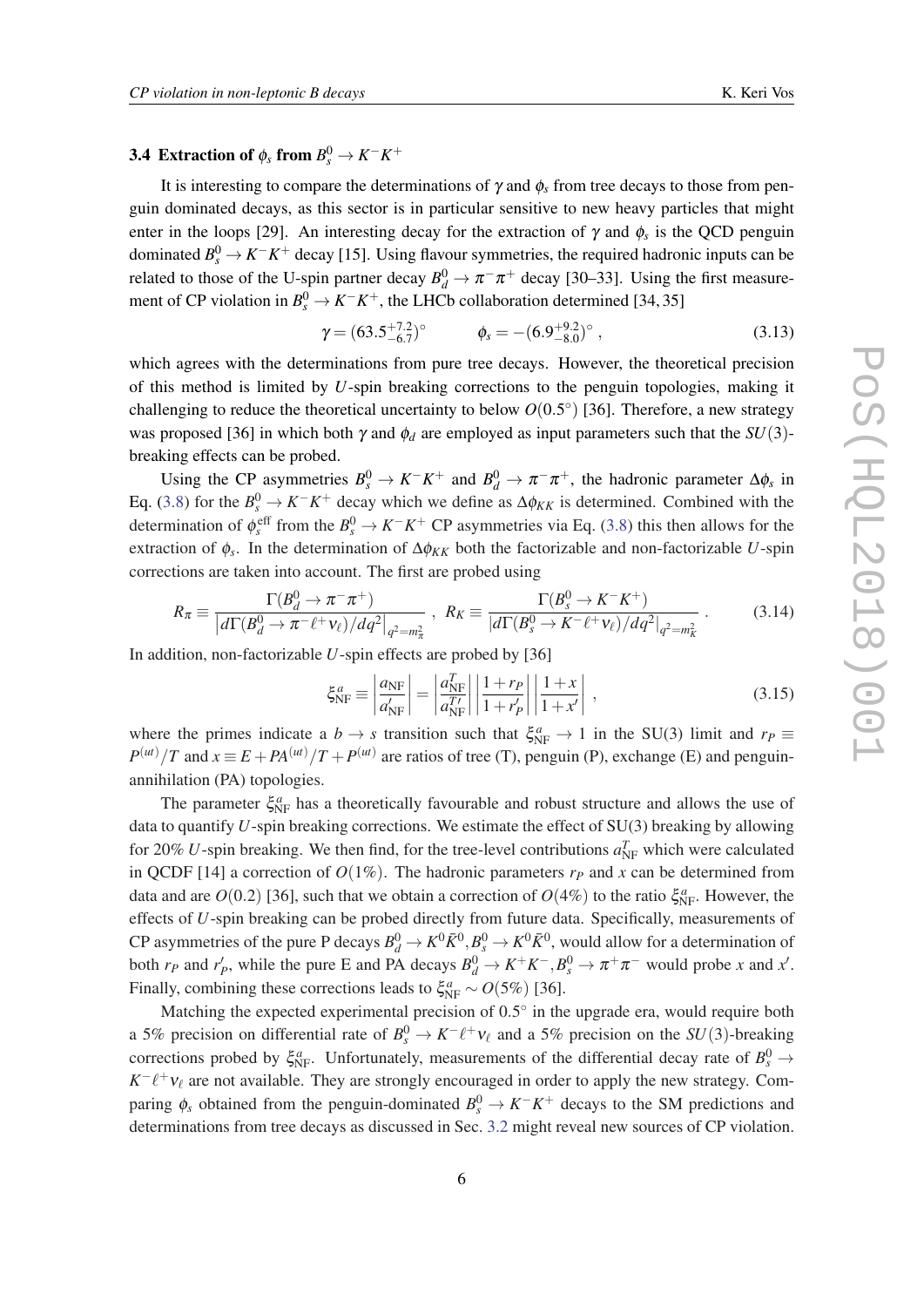#### 4. Search for new physics in  $B \to \pi K$

The  $B \to \pi K$  decays are particularly interesting to test the SM, especially to probe possible new physics effects in the electroweak (EW) penguin sector. These decays have been in the spotlight for decades as previous data showed puzzling patterns (see e.g. [37–40]).

The EW penguins are parametrized by

$$
qe^{i\phi}e^{i\omega} \equiv -\left(\hat{P}_{EW}^{\prime} + \hat{P}_{EW}^{\prime\prime}\right)/\left(\hat{T}^{\prime} + \hat{C}^{\prime}\right) ,\qquad (4.1)
$$

where  $\phi(\omega)$  is a CP-violating (conserving) phase. The phase  $\omega$  is small and vanishes in the *SU*(3) limit [41]. Here  $P'_{EW}(\hat{T}')$  and  $P'^C_{EW}(\hat{C}')$  denote the colour-allowed and colour-suppressed EW penguin (tree) amplitudes. In the SM, these EW penguin parameters can be calculated using *SU*(3) flavour symmetry [41–43], yielding  $q_{\text{SM}} = (0.68 \pm 0.05)R_q$  where  $R_q$  may differ from 1 through *SU*(3) breaking corrections. In the SM,  $\phi = 0$ , therefore, a non-zero phase  $\phi$  would be a "smokinggun" signal for new CP violating physics. Recently, we pointed out that the current  $B_d^0 \to \pi^0 K_S$  CP asymmetries are in tension with the SM [44].

The  $B_d^0 \to \pi^0 K^0$  decay is of particular interest, because it is the only  $B \to \pi K$  mode that exhibits a mixing-induced CP violation. It is given by

$$
A_{\rm CP}^{\rm mix}(B_d^0 \to \pi^0 K^0) \equiv S_{\rm CP}^{\pi^0 K_S} = \sin(\phi_d - \phi_{00}) \sqrt{1 - \left(A_{\rm CP}^{\pi^0 K_S}\right)^2} \,, \tag{4.2}
$$

where  $\phi_{00} = \arg(\bar{A}_{00}A_{00}^*)$  with  $A_{00} \equiv A(B_d^0 \to \pi^0 K_S)$  and its CP conjugate decay amplitude  $\bar{A}_{00}$ . The  $B \to \pi K$  decays obey the isospin amplitude relation [45, 46]

$$
\sqrt{2}A(B_d^0 \to \pi^0 K^0) + A(B_d^0 \to \pi^- K^+) = -(\hat{T}' + \hat{C}') (e^{i\gamma} - q e^{i\phi} e^{i\omega}) = 3A_{3/2} \equiv 3|A_{3/2}|e^{i\phi_{3/2}}, \tag{4.3}
$$

and similar for the CP-conjugate decays. This amplitude relation can be used to determine  $\phi_{00}$  via amplitude triangles (see [44] for a detailed discussion). Using Eq. (4.2), then gives a theoretically clean correlation between the direct and mixing-induced CP asymmetries in  $B_d^0 \to \pi^0 K_S$  [39, 44, 47]. This determination only requires additional information on the normalization of the  $I = 3/2$ amplitude, which can be obtained using the *SU*(3) relation [42, 48]

$$
|\hat{T}' + \hat{C}'| = R_{T+C} \left| \frac{V_{us}}{V_{ud}} \right| \sqrt{2} |A(B^+ \to \pi^+ \pi^0)| \,, \tag{4.4}
$$

where  $R_{T+C} = 1.2 \pm 0.2$  and the uncertainty accounts for non-factorizable *SU*(3) breaking [12, 13]. In addition, we implement a constraint on the triangle amplitude configurations obtained from  $B \to \pi \pi$  data. For current data, we find a tension in the experimental data which might indicate NP in the EW penguin sector [44]. To further study this sector and to reveal the underlying dynamics, it is interesting to determine the electroweak penguin parameters  $q$  and  $\phi$  using the analogue of the isospin amplitude relation in Eq. (4.3) for the charged  $B \to \pi K$  decays. Using then the measurements of the direct CP asymmetry and the braching ratio of the  $B^+ \to \pi^+ K^0$  and  $B^+ \to \pi^0 K^+$  decays, we can determine *q* as a function of  $\phi$  as given in Fig. [3.](#page-8-0) The different branches arise because the amplitude triangles obtained through Eq. (4.3) have a four-fold ambiguity. We note that there is still a lot of room for NP.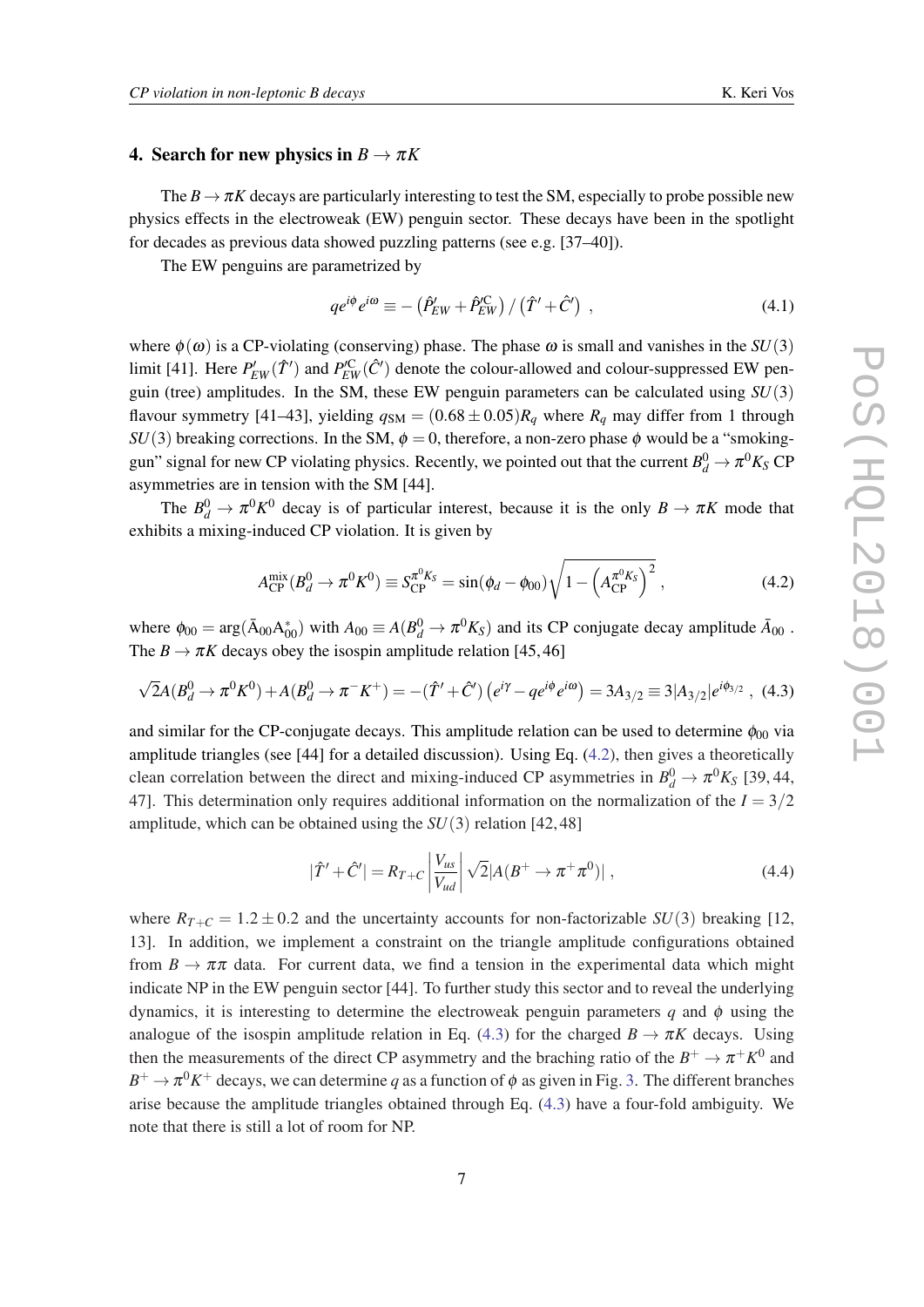<span id="page-8-0"></span>

**Figure 3:** (a) Contours in the  $\phi$ -*q* plane for the charged  $B \to \pi K$  decays. (b) Future benchmark scenario considering also the mixing-induced CP asymmetry in the  $B_d^0 \to \pi^0 K_S$  decays [44].

In the future, the EW parameters  $q$  and  $\phi$  can actually be determined using in addition the mixing-induced CP asymmetry of  $B_d^0 \to \pi^0 K_S$ . To illustrate this, we consider a future measurement of  $S_{\text{CP}}^{\pi^0 K_S} = 0.67$ . Figure 3 shows that this new strategy can determine the EW penguin parameters in a theoretically clean way. This offers exciting prospects for Belle-II and the LHCb upgrade.

#### 5. CP violation in three-body decays

Hadronic three-body decays constitute a large part of the branching fraction for non-leptonic *B* decays. Due to there non-trivial kinematics, they contain much more information on strong phases than two-body decays. Interesting patterns of CP violation were found in the experimental data, especially for  $B \to \pi \pi \pi$  decays [49]. The theoretical description of these decays is challenging and they have been studied in a large variety of approaches, with a recent first attempt using QCDF [50, 51].

Following [50], the Dalitz plot distribution can be split into three different regions, where different factorization descriptions apply. In the central region, where all the invariant masses are roughly the same, the amplitude is expected to factorize completely. However, the *b*-quark is too light for this complete factorization to occur. Therefore, the complete Dalitz plot consists only of edges (i.e. regions where two of the decaying particles move collinearly). Here all the resonances are located and the decays resemble quasi-two body decays. In this region, full factorization breaks down and new non-perturbative quantities need to be introduced. The factorization theorem in this region is given by [50]

$$
\left\langle \pi^+\pi^+\pi^-|O_i|B\right\rangle = T_i^I \otimes F^{B\to\pi^+} \otimes \Phi_{\pi^+\pi^-} + T_i^{II} \otimes F^{B\to\pi^+\pi^-} \otimes \Phi_{\pi^+} ,\tag{5.1}
$$

where  $T_i$  are perturbatively calculable hard scattering kernels,  $\phi_{\pi}$  and  $F^{B\to\pi}$  are the pion lightcone distribution amplitude (LCDA) and the  $B \to \pi$  form factor which are known from two-body decays. The new elements are the  $B \to \pi \pi$  form factor  $F^{B \to \pi \pi}$  [52, 53] and the 2 $\pi$ -LCDA, which introduce non-perturbative strong phases. The  $B \to \pi\pi$  vector form factor was studied using lightcone sum rules [54], while the normalization of the  $2\pi$ -LCDA can be obtained from  $e^+e^-$  data.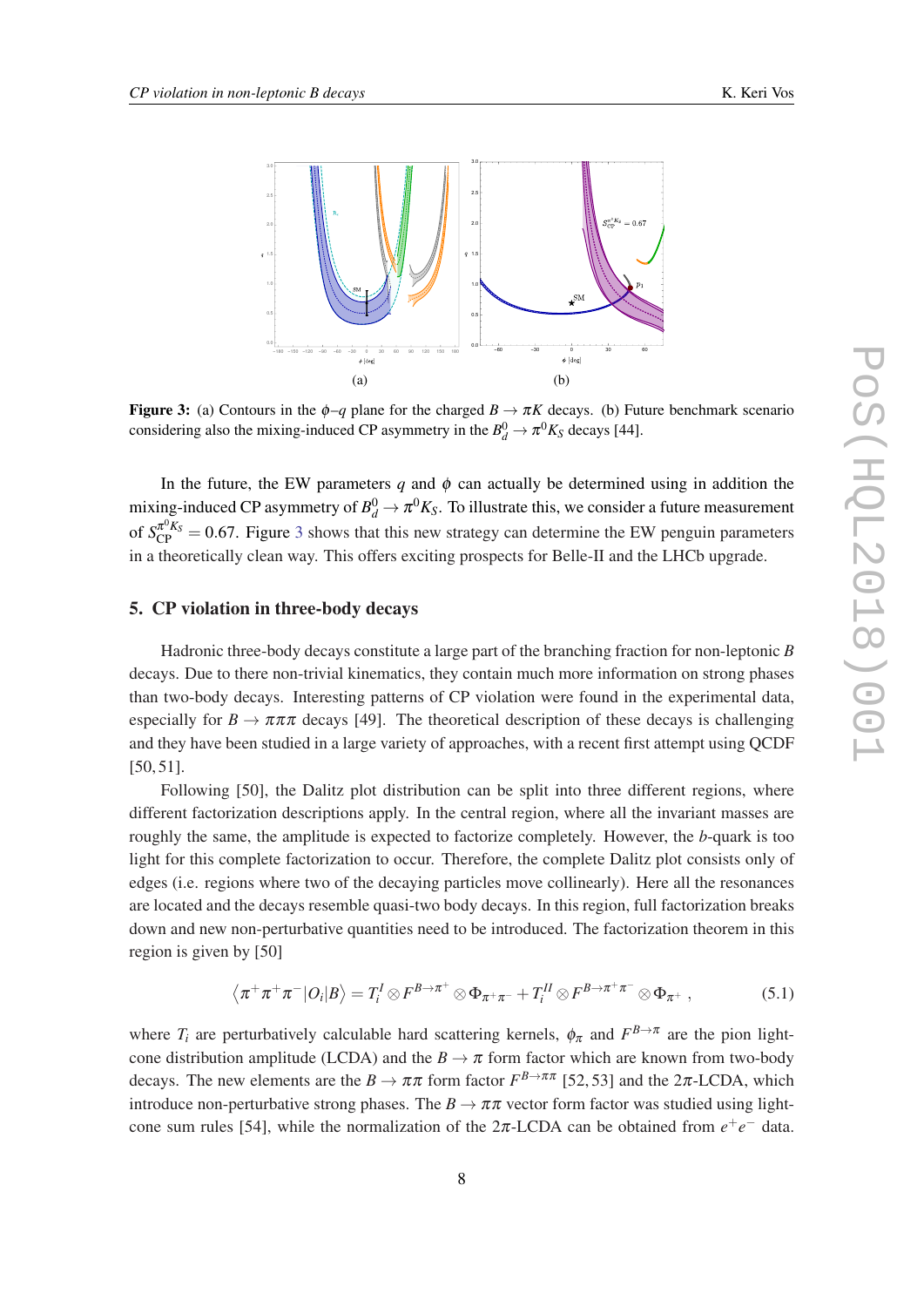Using this information, a first study of the leading-order contributions to CP violation in  $B \to \pi \pi \pi$ using QCDF was performed [51]. However, the lack of knowledge of the scalar  $B \to \pi \pi$  form factor and higher-order corrections currently limits this study. Further investigations are required to clarify these issues. Especially considering the large amount of data that will become available, three-body decays offer interesting avenues that should still be explored.

#### 6. Summary

A continued combined effort between theorists and experimentalists is required to fully exploit the upcoming high-precision era in flavour physics. Theoretically, the main challenge is to find the cleanest strategies in which theoretical uncertainties are well under control and can be further reduced through future experimental data. In this talk, I discussed the clean determination of the semileptonic asymmetry  $a_{s}^s$ , the UT angle  $\gamma$  and the mixing phases  $\phi_s$  and  $\phi_d$  using flavour symmetries. The *SU*(3)-breaking corrections are controlled using QCDF and experimental inputs. This also allows for an extraction of the hadronic parameters, which give insight into long distance physics, thereby paving the road for future theoretical progress. The new strategies offer interesting prospects for Belle-II and the LHCb upgrade, and show that the uncertainties from strong interaction effects can be sufficiently controlled. Finally, we may either once again confirm the SM or establish new physics.

#### Acknowledgments

I would like to thank Robert Fleischer for the pleasant collaboration and useful discussions. I would also like to thank Kristof de Bruyn for providing updated plots and numerics for Sec. [3.2](#page-4-0), and Ruben Jaarsma, Rebecca Klein, Eleftheria Malami, Thomas Mannel and Javier Virto for the fruitful collaboration on the various topics discussed in this talk. This work is supported by the Deutsche Forschungsgemeinschaft (DFG) within research unit FOR 1873 (QFET).

#### References

- [1] T. Abe *et al.* [Belle-II Collaboration], arXiv:1011.0352 [physics.ins-det]; T. Aushev *et al.*, arXiv:1002.5012 [hep-ex].
- [2] R. Aaij *et al.* [LHCb Collaboration], Eur. Phys. J. C 73, 2373 (2013) [arXiv:1208.3355 [hep-ex]].
- [3] L. Di Luzio, M. Kirk and A. Lenz, Phys. Rev. D 97, 095035 (2018) [arXiv:1712.06572 [hep-ph]].
- [4] I. Dunietz, R. Fleischer and U. Nierste, Phys. Rev. D 63, 114015 (2001) [hep-ph/0012219].
- [5] A. Badin, F. Gabbiani and A. A. Petrov, Phys. Lett. B **653**, 230 (2007) [arXiv:0707.0294 [hep-ph]].
- [6] A. Lenz, U. Nierste, J. Charles, S. Descotes-Genon, H. Lacker, S. Monteil, V. Niess and S. T'Jampens, Phys. Rev. D 86, 033008 (2012) [arXiv:1203.0238 [hep-ph]].
- [7] M. Artuso, G. Borissov and A. Lenz, Rev. Mod. Phys. 88,045002 (2016) [arXiv:1511.09466 [hep-ph]].
- [8] R. Fleischer and K. K. Vos, Phys. Lett. B 770, 319 (2017) [arXiv:1606.06042 [hep-ph]].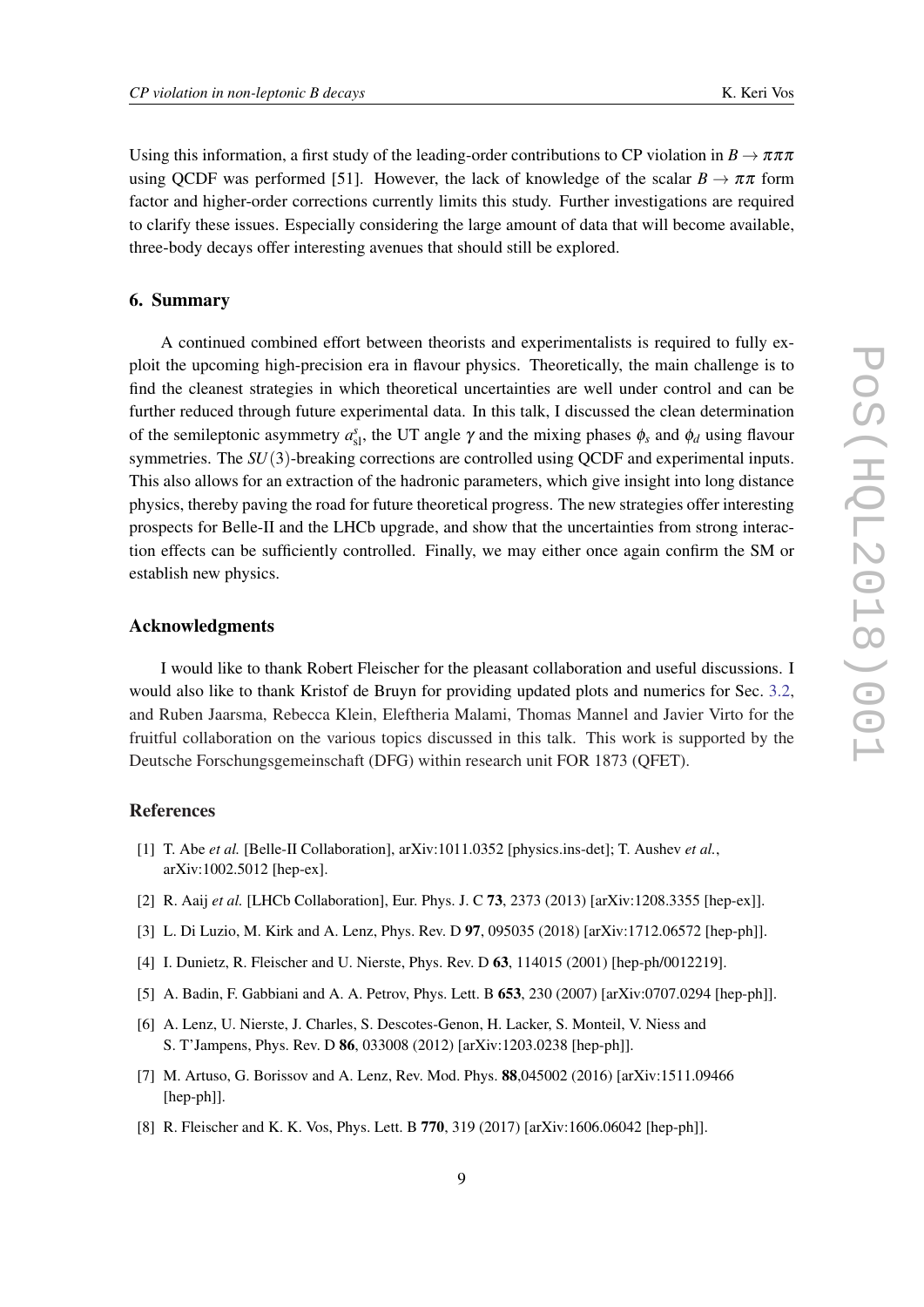- [9] R. Aaij *et al.* [LHCb Collaboration], Phys. Rev. Lett. 117, 061803 (2016) [arXiv:1605.09768 [hep-ex]].
- [10] Y. Amhis *et al.* [Heavy Flavor Averaging Group (HFAG) Collaboration], arXiv:1412.7515 [hep-ex].
- [11] G. Buchalla, A. J. Buras and M. E. Lautenbacher, Rev. Mod. Phys. 68, 1125 (1996) [hep-ph/9512380].
- [12] M. Beneke, G. Buchalla, M. Neubert and C. T. Sachrajda, Nucl. Phys. B 606, 245 (2001) [hep-ph/0104110].
- [13] M. Beneke and M. Neubert, Nucl. Phys. B 675, 333 (2003) [hep-ph/0308039].
- [14] M. Beneke, T. Huber and X. Q. Li, Nucl. Phys. B 832, 109 (2010) [arXiv:0911.3655 [hep-ph]]; G. Bell, M. Beneke, T. Huber and X. Q. Li, Phys. Lett. B 750, 348 (2015) [arXiv:1507.03700 [hep-ph]].
- [15] R. Fleischer, Phys. Rept. 370, 537 (2002) [hep-ph/0207108].
- [16] J. Brod and J. Zupan, JHEP 1401, 051 (2014) [arXiv:1308.5663 [hep-ph]]; J. Brod, Phys. Lett. B 743, 56 (2015) doi:10.1016/j.physletb.2015.02.022 [arXiv:1412.3173 [hep-ph]].
- [17] R. Aleksan, I. Dunietz and B. Kayser, Z. Phys. C 54, 653 (1992).
- [18] K. De Bruyn, R. Fleischer, R. Knegjens, M. Merk, M. Schiller and N. Tuning, Nucl. Phys. B 868, 351 (2013) [arXiv:1208.6463 [hep-ph]].
- [19] R. Fleischer, Nucl. Phys. B **671**, 459 (2003) [hep-ph/0304027].
- [20] R. Aaij et al. [LHCb Collaboration], JHEP 1803, 059 (2018) [arXiv:1712.07428 [hep-ex]].
- [21] S. Faller, M. Jung, R. Fleischer and T. Mannel, Phys. Rev. D 79, 014030 (2009) [arXiv:0809.0842 [hep-ph]].
- [22] R. Fleischer, Phys. Rev. D 60 (1999) 073008 [hep-ph/9903540]; Eur. Phys. J. C 10 (1999) 299 [hep-ph/9903455].
- [23] S. Faller, R. Fleischer and T. Mannel, Phys. Rev. D 79, 014005 (2009) [arXiv:0810.4248 [hep-ph]].
- [24] M. Jung, Phys. Rev. D 86, 053008 (2012) [arXiv:1206.2050 [hep-ph]].
- [25] M. Ciuchini, M. Pierini and L. Silvestrini, Phys. Rev. Lett. 95, 221804 (2005) [hep-ph/0507290]; arXiv:1102.0392 [hep-ph].
- [26] M. Gronau and D. London, Phys. Rev. Lett. **65**, 3381 (1990).
- [27] K. De Bruyn and R. Fleischer, JHEP 1503, 145 (2015) [arXiv:1412.6834 [hep-ph]]; see also K. De Bruyn, PoS BEAUTY 2016, 004 (2016).
- [28] R. Aaij *et al.* [LHCb Collaboration], JHEP **1511**, 082 (2015) [arXiv:1509.00400 [hep-ex]].
- [29] A. J. Buras and J. Girrbach, Rept. Prog. Phys. 77, 086201 (2014) [arXiv:1306.3775 [hep-ph]].
- [30] R. Fleischer, Phys. Lett. B 459, 306 (1999) [hep-ph/9903456].
- [31] R. Fleischer, Eur. Phys. J. C 52, 267 (2007) [arXiv:0705.1121 [hep-ph]].
- [32] R. Fleischer and R. Knegjens, Eur. Phys. J. C 71, 1532 (2011) [arXiv:1011.1096 [hep-ph]].
- [33] M. Ciuchini, E. Franco, S. Mishima and L. Silvestrini, JHEP 1210, 029 (2012) [arXiv:1205.4948 [hep-ph]].
- [34] R. Aaij *et al.* [LHCb Collaboration], JHEP **1310**, 183 (2013) [arXiv:1308.1428 [hep-ex]].